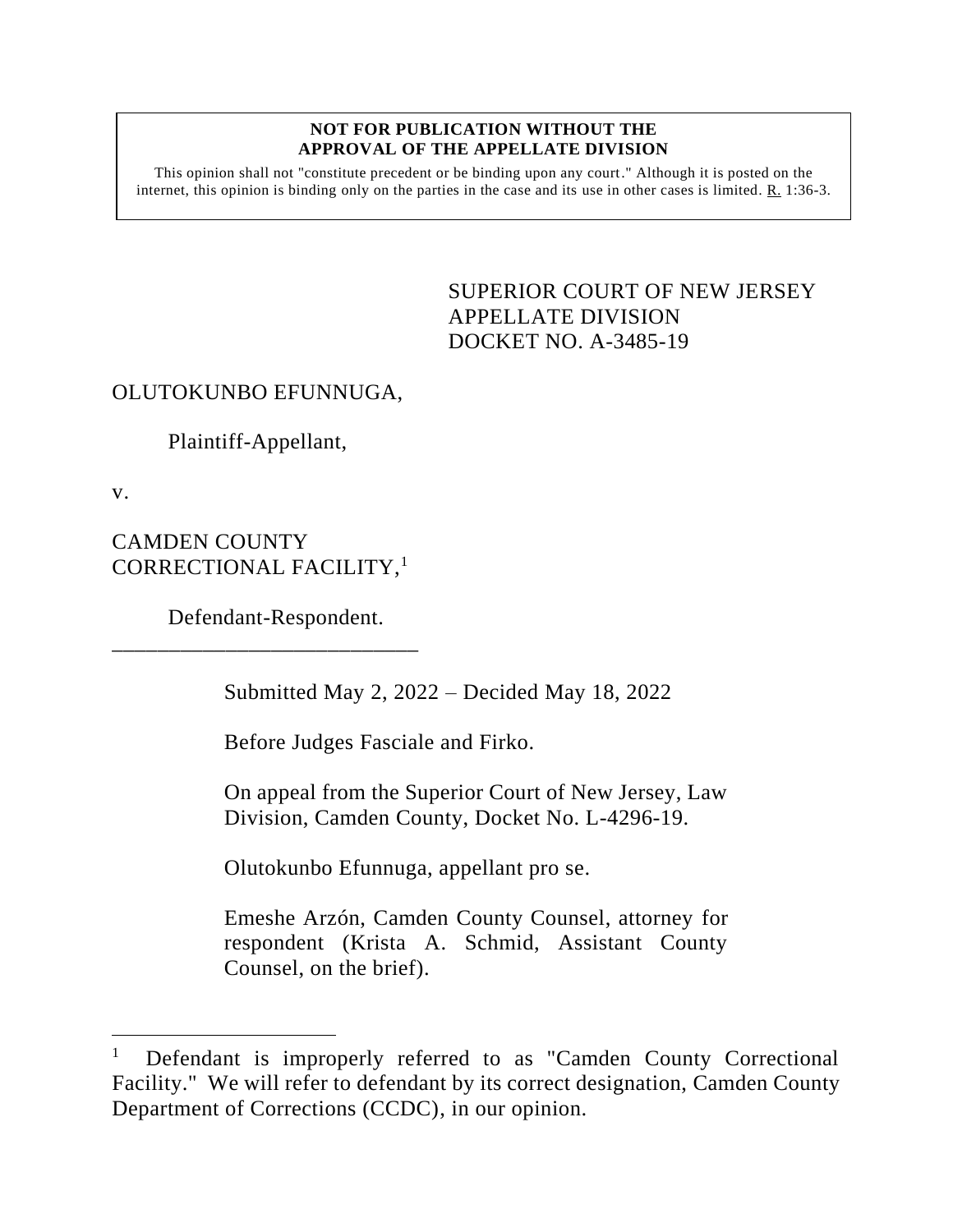## PER CURIAM

Olutokunbo Efunnuga, an inmate at Bayside State Prison, appeals from the March 11, 2020 Law Division order affirming the CCDC's finding that he engaged in a fight with another inmate, engaged in conduct which disrupts or interferes with the security or orderly administration of the correctional facility, and imposed disciplinary sanctions. We affirm.

Efunnuga has been housed on the maximum-security block at Bayside State Prison following his arrest for first-degree robbery in June of 2018. On October 23, 2018, Officer Luis Rentas noticed Efunnuga had a black eye. Officer Rentas notified Sergeant Christopher Jones of his observation and an investigation commenced as to the cause of Efunnuga's injury. The other inmates on the subject block were locked into their cells while Officer Ted Ambrose and Officer John Jones performed a cell check of each cell to ascertain if any other inmates had visible signs of injury. Following review of a surveillance video, the officers determined Efunnuga and another inmate, Jose Sanabria, entered a cell together earlier that day and an altercation occurred between them.

When initially questioned about how he sustained the eye injury, Efunnuga claimed he was elbowed in the face during recreation. Later,

2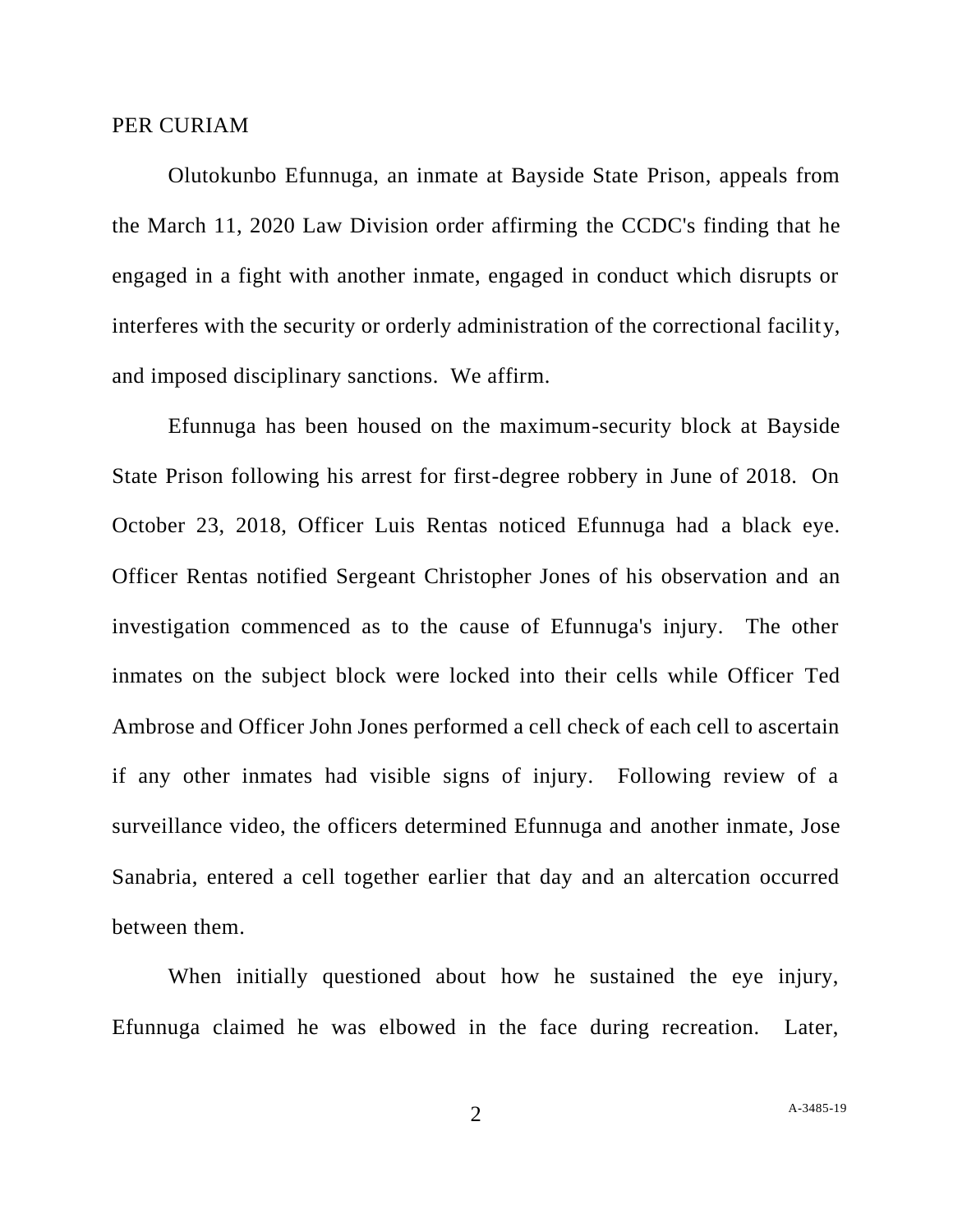Efunnuga admitted to Sergeant Jones and Officer Elvi Tavares that he was in a fight with another inmate, who called him a "snitch." Efunnuga was charged with prohibited acts  $*0.04$ , fighting with another person, and  $*0.306$ , conduct which disrupts or interferes with the security or orderly administration of the correctional facility.<sup>2</sup> On October 23, 2018, at 6:00 p.m., Efunnuga was served with the charges. The matter was referred to a three-member Disciplinary Committee for further action.

Efunnuga pled not guilty to the charges and waived his right to attend the disciplinary hearing, as evidenced by his initials on the Inmate Disciplinary Investigation Report. The hearing proceeded on October 25, 2018, without Efunnuga present. The Disciplinary Committee found Efunnuga guilty of both charges. He was sanctioned to twenty days in disciplinary detention. On October 26, 2018, Efunnuga filed a Disciplinary Board Decision appeal claiming he had not waived a hearing and requested one because Sanabria, who was charged with the same offenses, received a lesser sanction of only three days in disciplinary detention. Efunnuga also asserted Sanabria was the aggressor, and

<sup>&</sup>lt;sup>2</sup> We note that "[p]rohibited acts preceded by an asterisk  $(*)$  are considered the most serious and result in the most severe sanctions." N.J.A.C. 10A:4-4.1(a).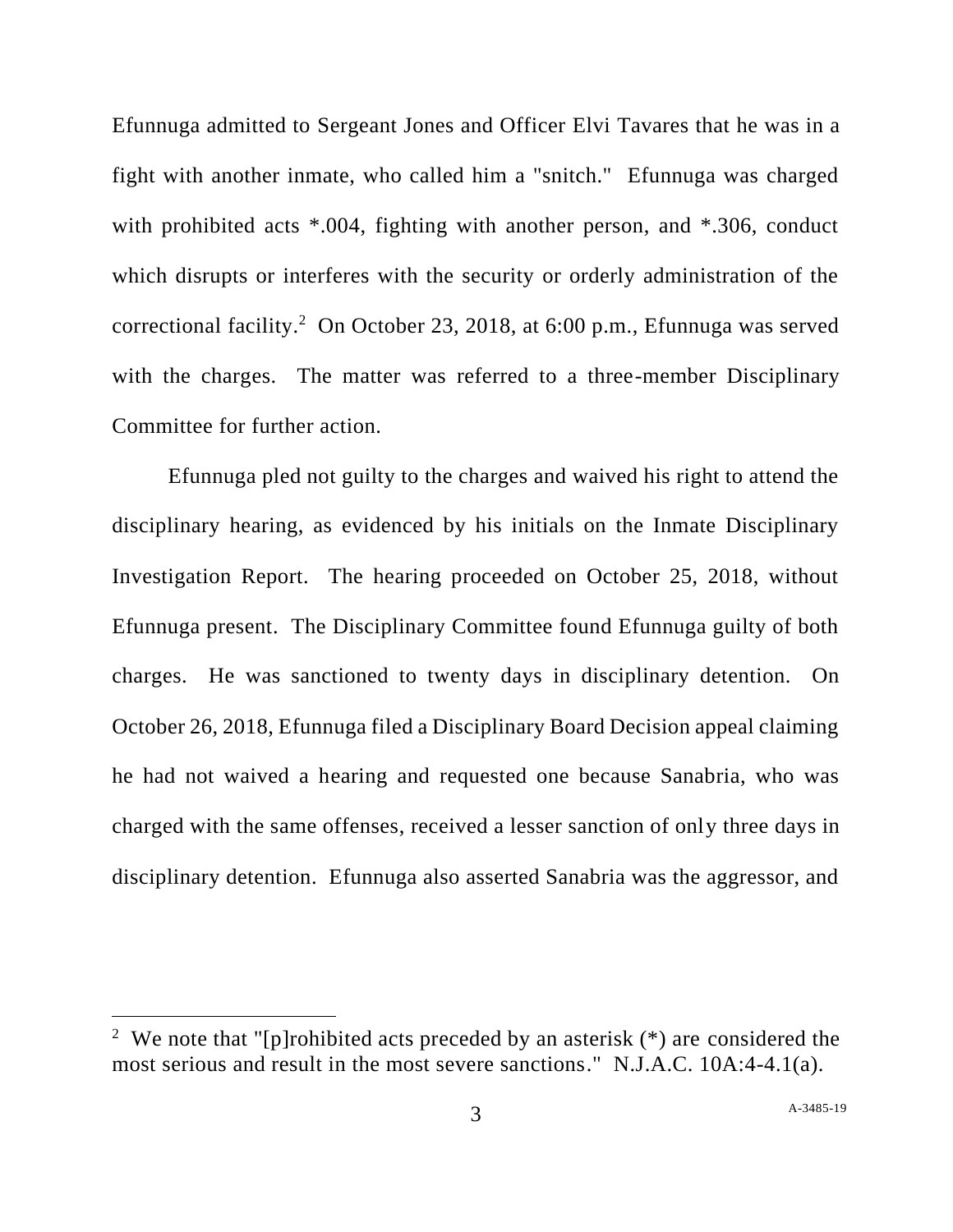that he was "being treated unfairly as a victim who fully cooperated in the investigation."

The internal appeal was denied by Captain Rebecca Franceschini, who concluded the Disciplinary Committee's decision was based on substantial evidence in the record, including observation by an officer. Captain Franceschini also found that the sanction imposed was not disproportionate to the offenses charged. On November 1, 2018, the deputy warden at the CCDC upheld the sanction.

On February 9, 2019, Efunnuga filed an appeal of the CCDC's final disciplinary decision in the Superior Court Appellate Division. On October 4, 2019, we transferred Efunnuga's appeal to the Law Division since he was challenging a decision of the CCDC, a county entity, not a state entity. Following motion practice in the Law Division, Efunnuga was provided with documents he requested from Camden County counsel. On January 27, 2020, Efunnuga served a second request for documents and filed another appeal from the CCDC's final disciplinary decision. The documents were again provided by county counsel.

Efunnuga presented four issues in his appeal to the Law Division:

(1) he was not provided with a copy of CCDC's rules and regulations;

4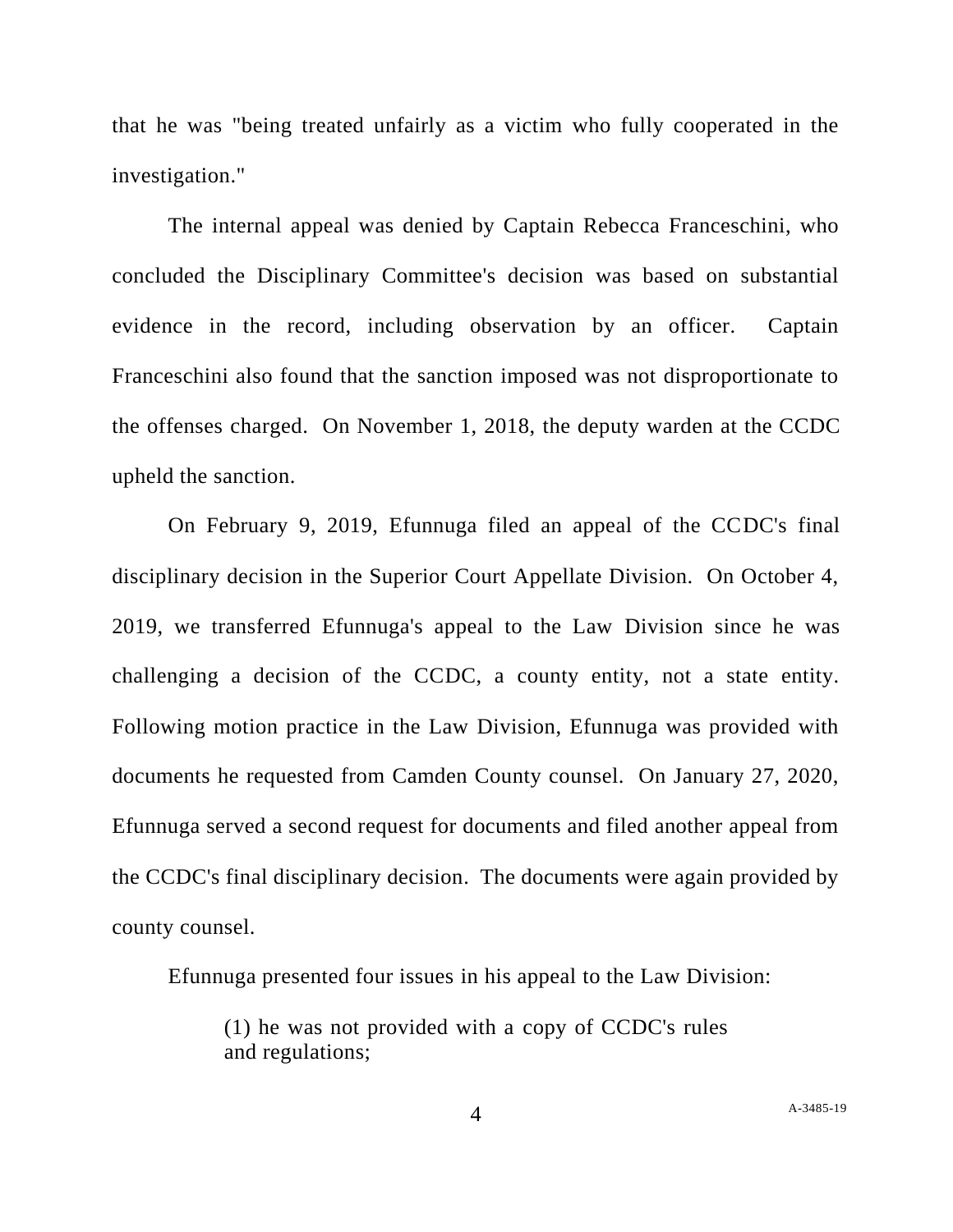(2) there was insufficient evidence to support the finding of guilt;

(3) failure to document the evidence relied upon by the disciplinary committee; and

(4) he was denied the right to be present at the disciplinary hearing.

On March 11, 2020, the trial court rendered its decision on the record. The court found Efunnuga's "own internal pleadings . . . are not consistent." For example, the court emphasized Efunnuga "told the story about getting elbowed in the eye playing basketball," then claimed he got into "a fight because someone accused him of being a snitch." The court also highlighted that the documentary evidence revealed Efunnuga "check[ed] a box saying that he waived his hearing" and another signature indicated "he did not seek to get a counsel substitute." In the Disciplinary Board decision, the court noted Efunnuga "claim[ed] he did not waive the hearing."

As to the merits of Efunnuga's appeal, the trial court found he admitted to being involved in an "altercation," and the sanction imposed was "not a disproportionate discipline." The court determined the Disciplinary Committee relied upon statements and reports as reflected in the Adjudication of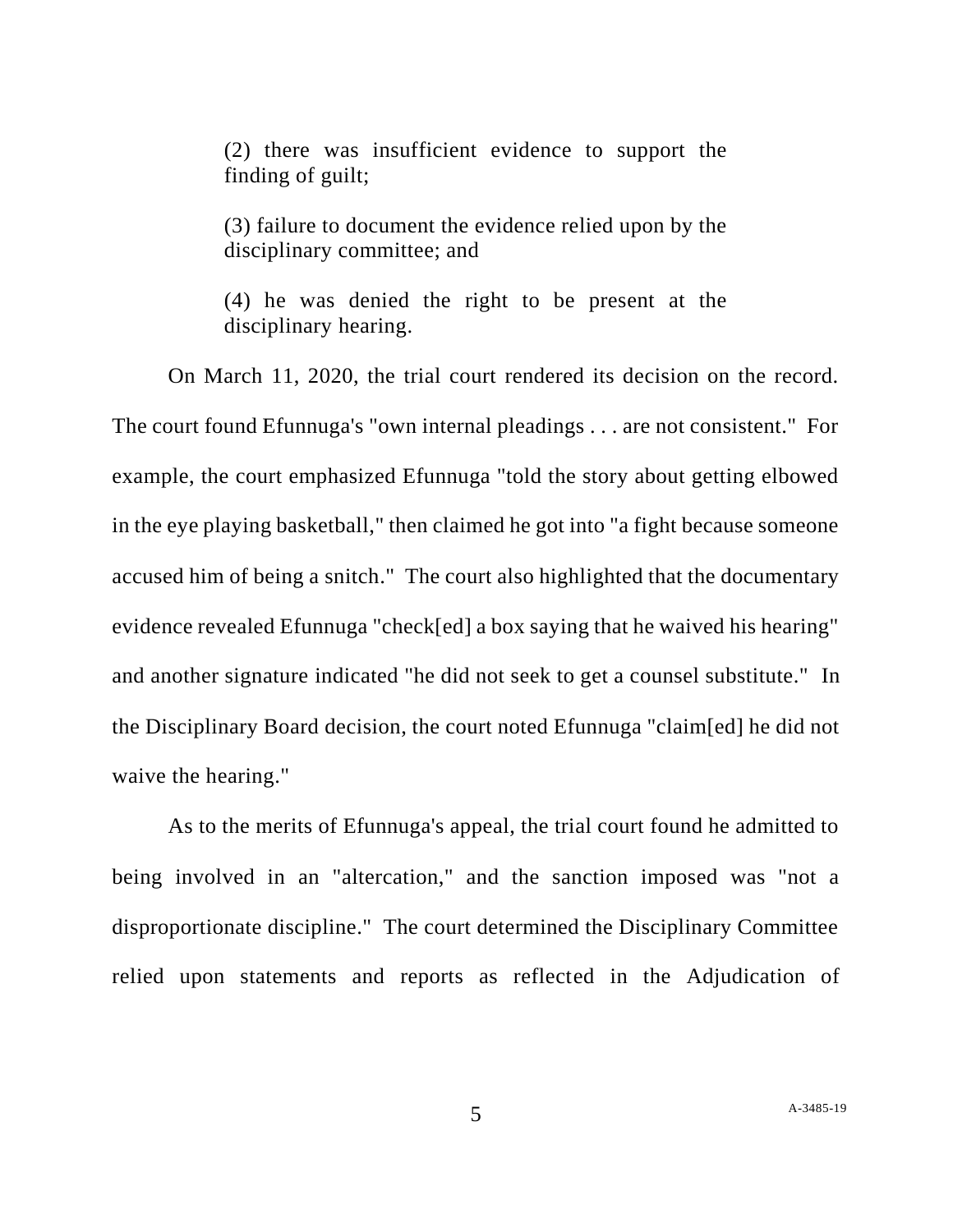Disciplinary Charge form. Consequently, the trial court denied Efunnuga's appeal and entered a memorializing order.

On appeal, Efunnuga presents the following arguments for our consideration:

- I. THE FINAL DECISION OF THE [CCDC] WAS NOT BASED UPON FINDINGS OF FACT AND CONCLUSIONS OF LAW AND ALSO LACKS THE NECESSARY ELEMENTS TO SUSTAIN GUILT BASED UPON SUBSTANTIAL CREDIBLE [AND] RELIABLE EVIDENCE IN THE RECORD AS A WHOLE. (Raised below).
- II. THE DISCIPLINARY HEARINGS PROCEEDINGS CONTAINED SEVERAL INSTANCES OF VIOLATIONS TO [EFUNNUGA]'S PROCEDURAL AND SUBSTANTIVE DUE PROCESS RIGHTS. (Raised below).

Based on case law and our review of the record, the trial court's conclusion that Efunnuga fought with Sanabria is supported by substantial credible evidence. Henry v. Rahway State Prison, 81 N.J. 571, 579-80 (1980); see also N.J.A.C. 10A:4-4.1(a). Here, the Law Division's review of the final administrative agency decision was limited. Malacow v. N.J. Dep't of Corr., 457 N.J. Super. 87, 93 (App. Div. 2018) (citing Circus Liquors, Inc. v. Governing Body of Middletown Twp., 199 N.J. 1, 9 (2009)). An administrative agency's decision will not be reversed unless it is "arbitrary, capricious or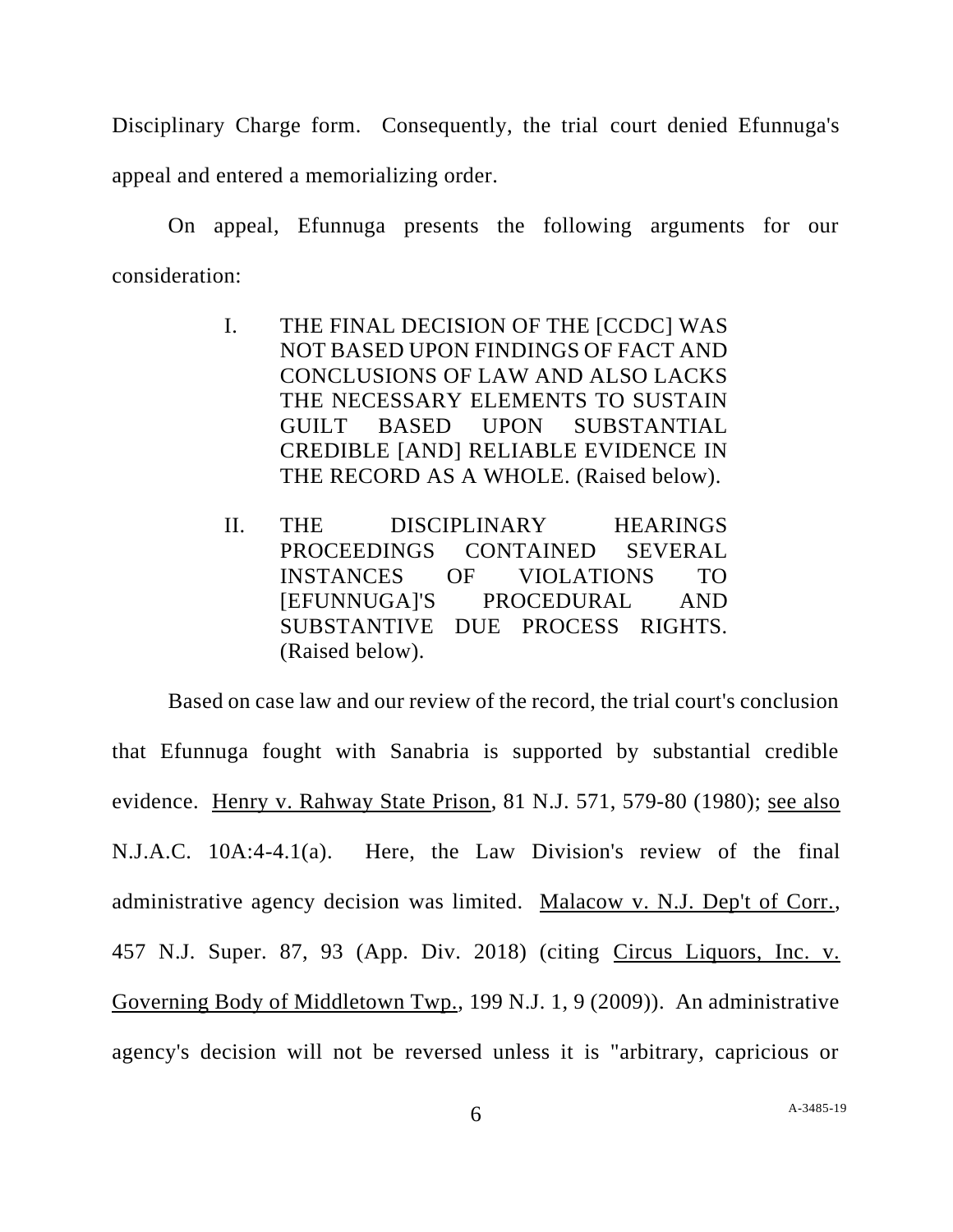unreasonable or it is not supported by substantial credible evidence in the record as a whole." Henry, 81 N.J. at 579-80 (citing Campbell v. Dep't of Civ. Serv., 39 N.J. 556, 562 (1963)).

"'Substantial evidence' means 'such evidence as a reasonable mind might accept as adequate to support a conclusion.'" Figueroa v. N.J. Dep't of Corr., 414 N.J. Super. 186, 192 (App. Div. 2010) (quoting In re Pub. Serv. Elec. & Gas Co., 35 N.J. 358, 376 (1961)). Nonetheless, the reviewing court must "engage in a 'careful and principled consideration of the agency record and findings.'" Williams v. Dep't of Corr., 330 N.J. Super. 197, 204 (App. Div. 2000) (quoting Mayflower Sec. Co. v. Bureau of Sec., 64 N.J. 85, 93 (1973)). And, the appellate court must apply the same limited standard of review as the trial court to a local administrative agency's decision. Bressman v. Gash, 131 N.J. 517, 529 (1993).

Efunnuga's decision to waive his attendance at the disciplinary hearing does not implicate a due process concern. His handwritten initials on the Inmate Disciplinary Investigation Report confirmed he waived a hearing. He had the opportunity to request counsel substitute, and to confront and cross-examine witnesses, but declined to do so. Therefore, the Disciplinary Committee was entitled to rely upon the officers' statements and documentary evidence at the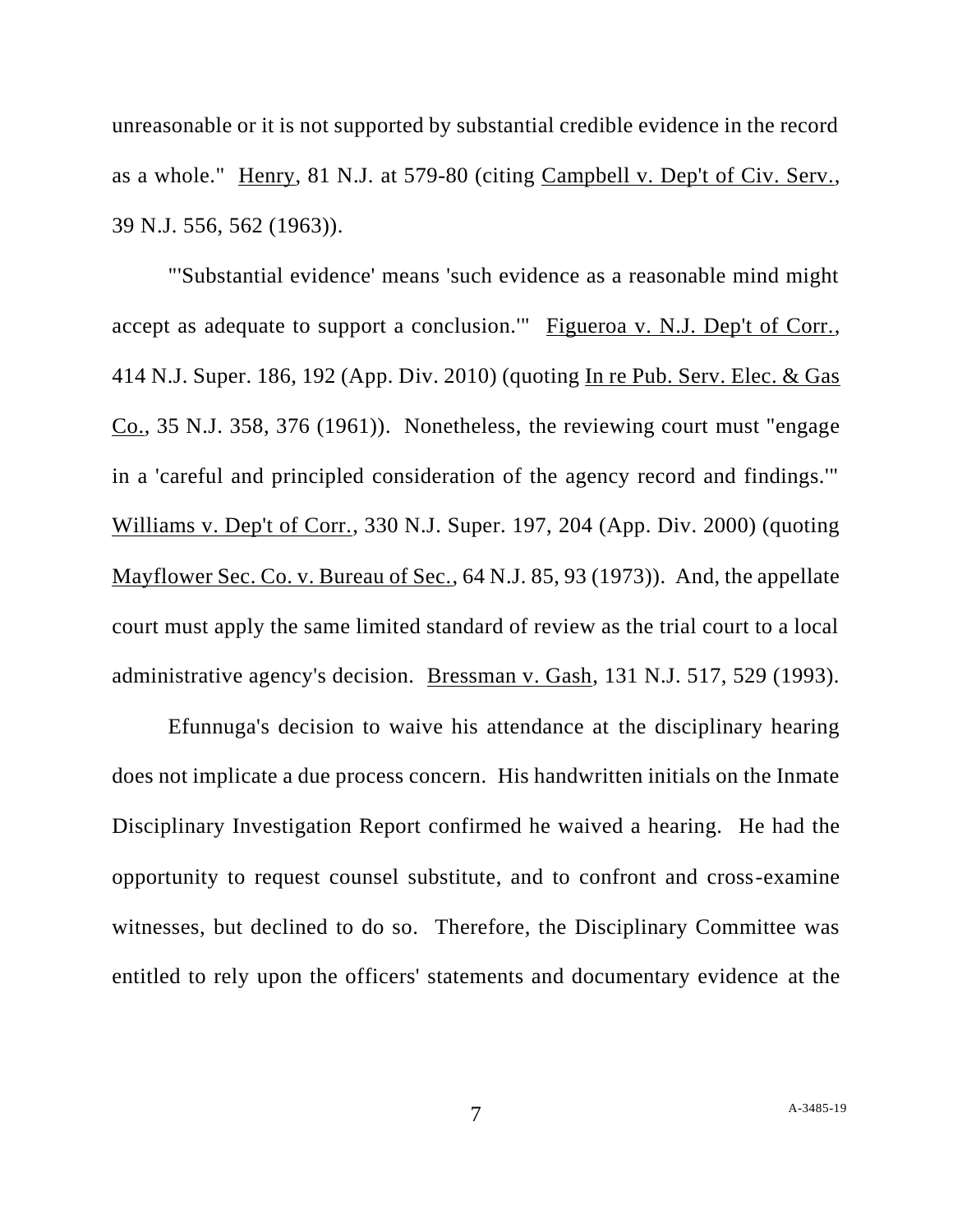hearing. We are satisfied the hearing was conducted in accordance with Title 10A.

We note that Efunnuga had the opportunity to raise these issues in the administrative proceedings and did not do so. Ordinarily, we decline to address issues that are raised for the first time on appeal, which in this instance was the Law Division. See In re Stream Encroachment Permit, 402 N.J. Super. 587, 602 (App. Div. 2008) (citing Bryan v. Dep't of Corr., 258 N.J. Super. 546, 548 (1992)).

Nevertheless, we are convinced the record does not support Efunnuga's claim that he was denied due process. Based on case law and our review of the record, the trial court correctly found Efunnuga was afforded an adequate procedural opportunity to present his defense. As part of his internal appeal, Efunnuga conceded an altercation occurred and that Sanabria was also sanctioned. Therefore, Efunnuga contradicted his earlier version of events when he contended there was no evidence of a fight. Moreover, the surveillance footage captured both inmates entering the cell just prior to the altercation taking place. Therefore, the Law Division's decision was based upon substantial credible evidence in the record.

8